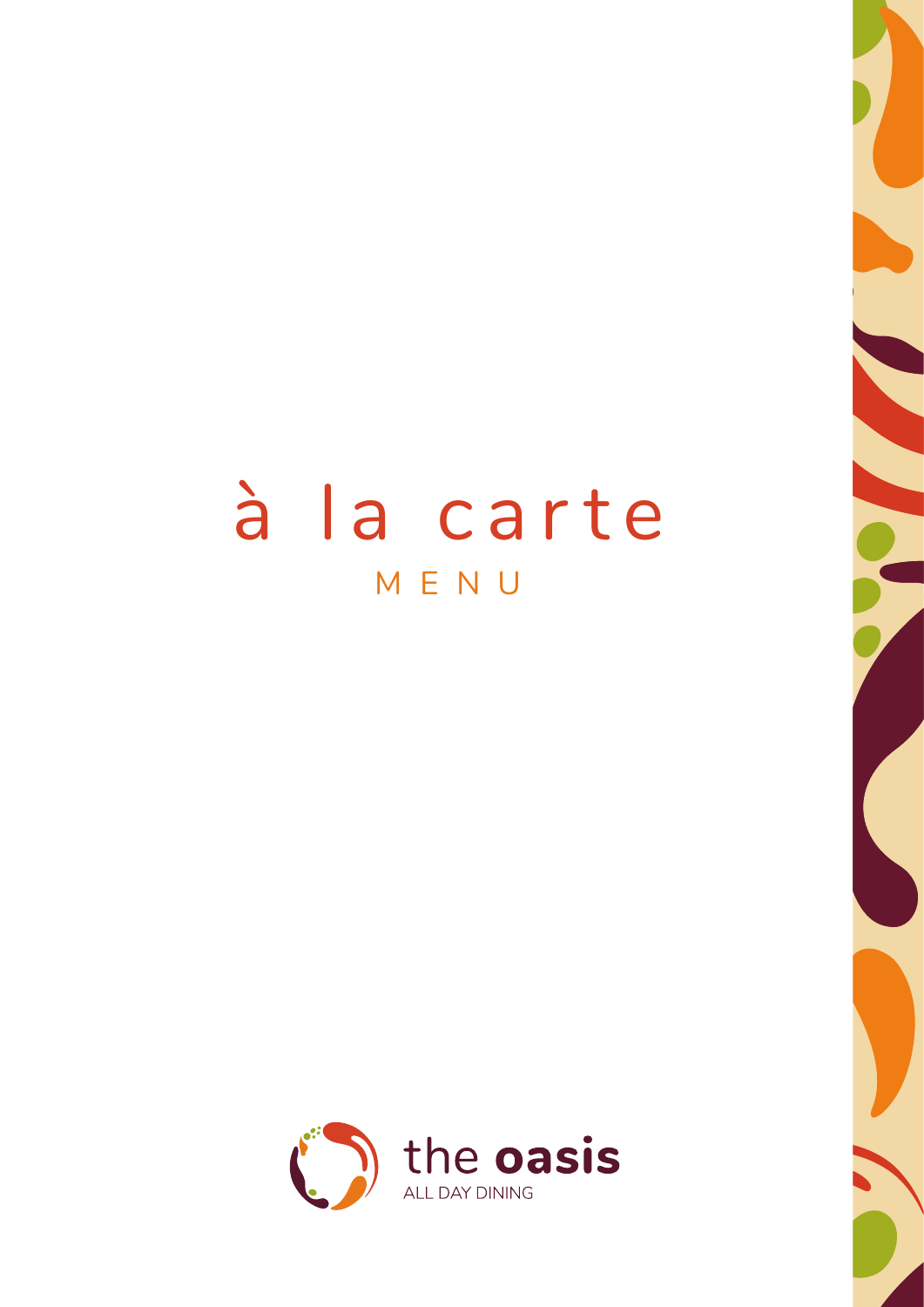# **APPETIZERS**

#### SMOKED ATLANTIC **320 SALMON**

Sliced of Smoked Salmon with Dill-Honey-Mustard Dressing スモークサーモン

# **PRAWN COCKTAIL 290**

Chilled Andaman Prawn and Mango with Cocktail Dressing 海老のカクテル

## **IKA KARAAGE 280**

Deep Fried Squid with Citrus Salt イカの唐揚げ・シトラスソルト添え

### **PORK OR CHICKEN 220 SATAY**

Grilled Marinated Pork or Chicken Satay Skewer Style with Spicy Peanut ポークまたはチキンサテー (タイ風、串焼き)

#### **VEGETABLE SPRING ROLL # 190**

Deep Fried Vegetable Spring Roll with Sweetplum Sauce 野菜春巻き

### **TOD MUN PLA GRAI 250**

Deep Fried Curry Fish Cake with Cucumber Relish トートマンプラー (魚のさつま揚げ風、すり身揚げ)

# **SOUP**

#### **TOM YUM GOONG 290**

Spicy River Prawns Soup with Lemongrass, Galanga and Lemon Juice トムヤンクン (海老とマッシュルーム入り)

## **SOUP OF THE DAY 190**

Please Check with Your Server for Today Special 本日のスープ

# **SALAD**

**YUM NEUA YANG 350** Spicy Grilled Beef Sirloin Salad with Tamarind Dressing

ヤムヌアヤーン (スパイシービーフサラダ)

#### **SOM TUM 190** Spicy Green Papaya Salad with Dried Shrimps and Peanut ソムタム (パパイアサラダ)

SALMON CAESAR **A 390 SALAD** Cos Lettuce with Smoked Salmon, Caesar Dressing, Parmesan Cheese, Boiled Egg and Crispy Pork Crackling シーザーサラダ

# **MIXED SALAD 220**

Mixed Green Lettuce Salad and Seaweed with Creamy Sesame Dressing ミックスサラダ

# **SANDWICH & BURGER**

**CHEESE BURGER 350** Beef Burger and Cheese with French Fries チーズ ビーフバーガー・ ポテトフライ付き

**SPICY PORK SANDWICH 280** Marinated Sliced Pork Sandwich with Kimji スパイシー キムチ ポークサンドイッチ

**BLT SANDWICH 280** Bacon, Lettuce and Tomato Sandwich Serve with French Fries ベーコン、レタス、トマトサンドウィッチ ポテトフライ付き



Please contact your server if you have any special dietary requirements, food allergies or food intolerances. 食物アレルギーや食物不耐症をお持ちのお客様は、スタッフまでお申し付けください。

All prices are in Thai Baht, subject to 10% service charge and applicable government tax. 料金は全てタイバーツ表示で、別途VAT( 7% ) とサービス料金 (10%) がかかります。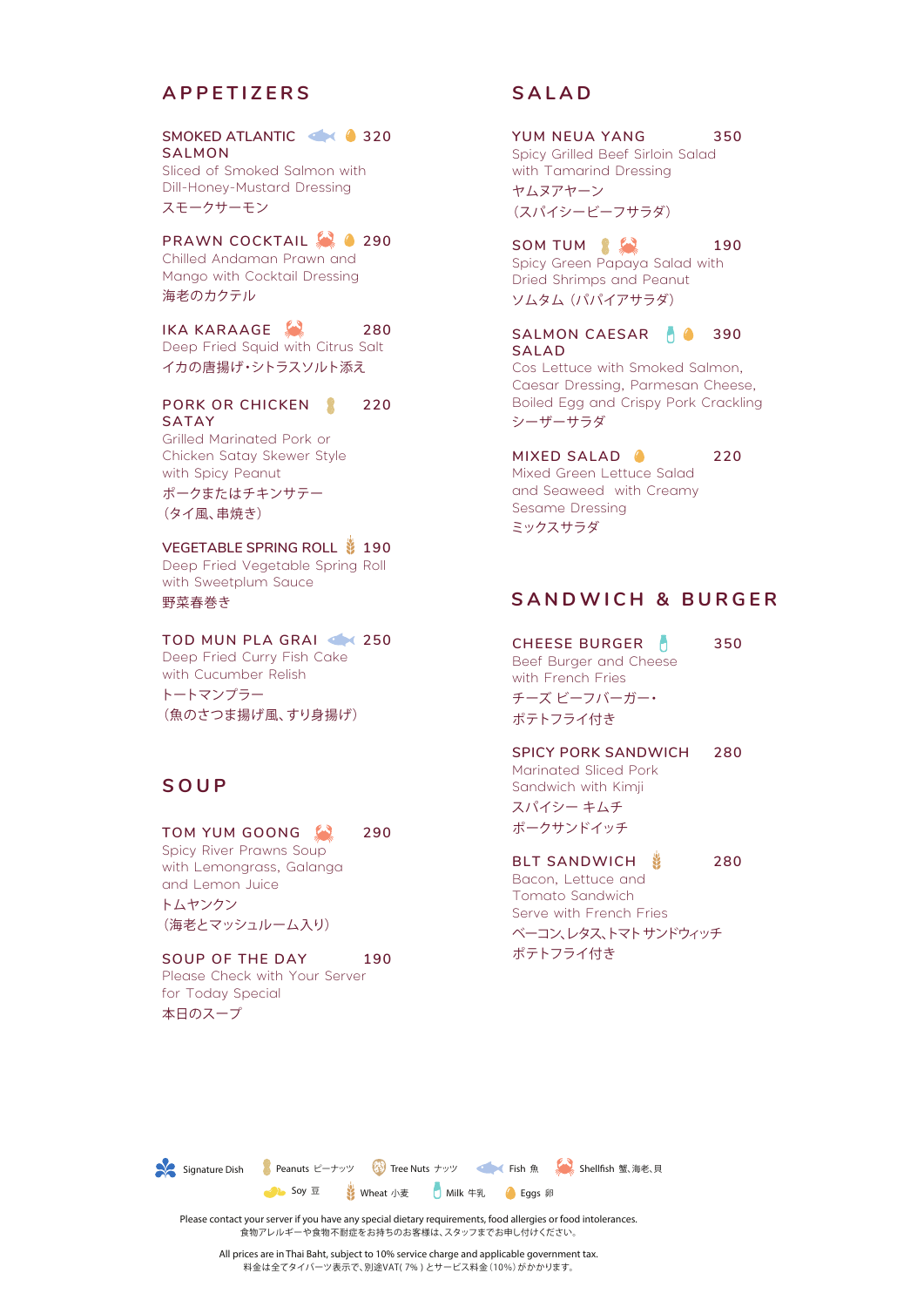# **PASTA**

#### **BOLOGNESE 250**

Your Choice of Spaghetti or Penne Pasta with Meat Sauce ボロネーズ(ミートソース) スパゲッティー又は、 ペンネをお選びください。

**POMODORO 250**

Your Choice of Spaghetti or Penne Pasta with Tomato Sauce ポモドーロ(トマトソース) スパゲッティー又は、 ペンネをお選びください。

**CARBONARA 250**

Your Choice of Spaghetti or Penne Pasta with Egg, Cream and Cheese Sauce カルボナーラ スパゲッティー又は、 ペンネをお選びください。

# **NOODLES**

## **PAD THAI GOONG 350**

Wok Fried Chantaburi Noodles with Pad Thai Style Sauce, Peanut and Dried Shrimp パッタイ(エビ入りタイ風米麺炒め)

# **PAD SI-EW 220** 220

Wok Fried Rice Noodles with Soy Sauce and Choice of Pork or Chicken パッシーユー(タイ風太麺、醤油焼きそば) ポーク又は、チキンをお選びください。

#### **BA MEE NAM 4** 190 Egg Noodle Soup with BBQ Pork and Bok Choy

バミーナーム (タイ風ラーメン)

#### **MISO RAMEN** 250 Japanese Wheat Flour Noodle Soup with Miso Base Stock 味噌ラーメン

SHOYU RAMEN **350** Japanese Wheat Flour Noodle Soup with Japanese Soy Base Stock 醤油ラーメン

**HOT SOBA 200** Japanese Buck Wheat Noodle Soup 温かいお蕎麦

# **RICE**

#### **KHAO TOM 220**

Boiled Rice with Minced Pork, Chicken or Seafood with A Set of Condiments カオトム(タイ風雑炊) 豚の挽き肉、チキン、シーフードより、 お選びください。

# **KHAO PHAD 220**

Fried Rice with Choice of Pork, Chicken, Beef or Seafood カオパッド(タイ風チャーハン) ポーク、チキン、ビーフ、シーフードより お選びください。

#### **KHAO PAD KRAPOW 220**

Stir Fried Pork, Chicken, Beef or Seafood with Hot Basil, Garlic and Chili Serve with Steamed Rice カオパットガパオ (バジル、ガーリック、唐辛子で炒めた料理 / ライス付き) ポーク、チキン、ビーフ、シーフードよりお選びください。

**KHAO KRATIEM PRIK TAI 220**

Fried Garlic-Pepper Pork, Chicken or Seafood with Steamed Rice カオ カティアム プリックタイ(にんにく胡椒焼き) (ガーリックペッパーで炒めた料理 / ライス付き) ポーク、チキン、シーフードよりお選びください。

# **CURRY**

**KHAO GAENG 240 KEAW WAHN**

Green Curry with Choice of Beef or Chicken Serve with Steamed Rice スパイシーグリーンカレー(ライス付き) ビーフ又は、チキンをお選びください。

**KHAO GAENG 360 MASSAMAN GAI** Massaman Style Curry with Chicken Thigh Serve with Steamed Rice

チキンマッサマンカレー(ライス付き) JAPANESE SEAFOOD **350** 

**CURRY RICE** Traditional Japanese Seafood Curry with Steamed Rice シーフード カレーライス



Please contact your server if you have any special dietary requirements, food allergies or food intolerances. 食物アレルギーや食物不耐症をお持ちのお客様は、スタッフまでお申し付けください。

All prices are in Thai Baht, subject to 10% service charge and applicable government tax. 料金は全てタイバーツ表示で、別途VAT( 7% ) とサービス料金(10%) がかかります。